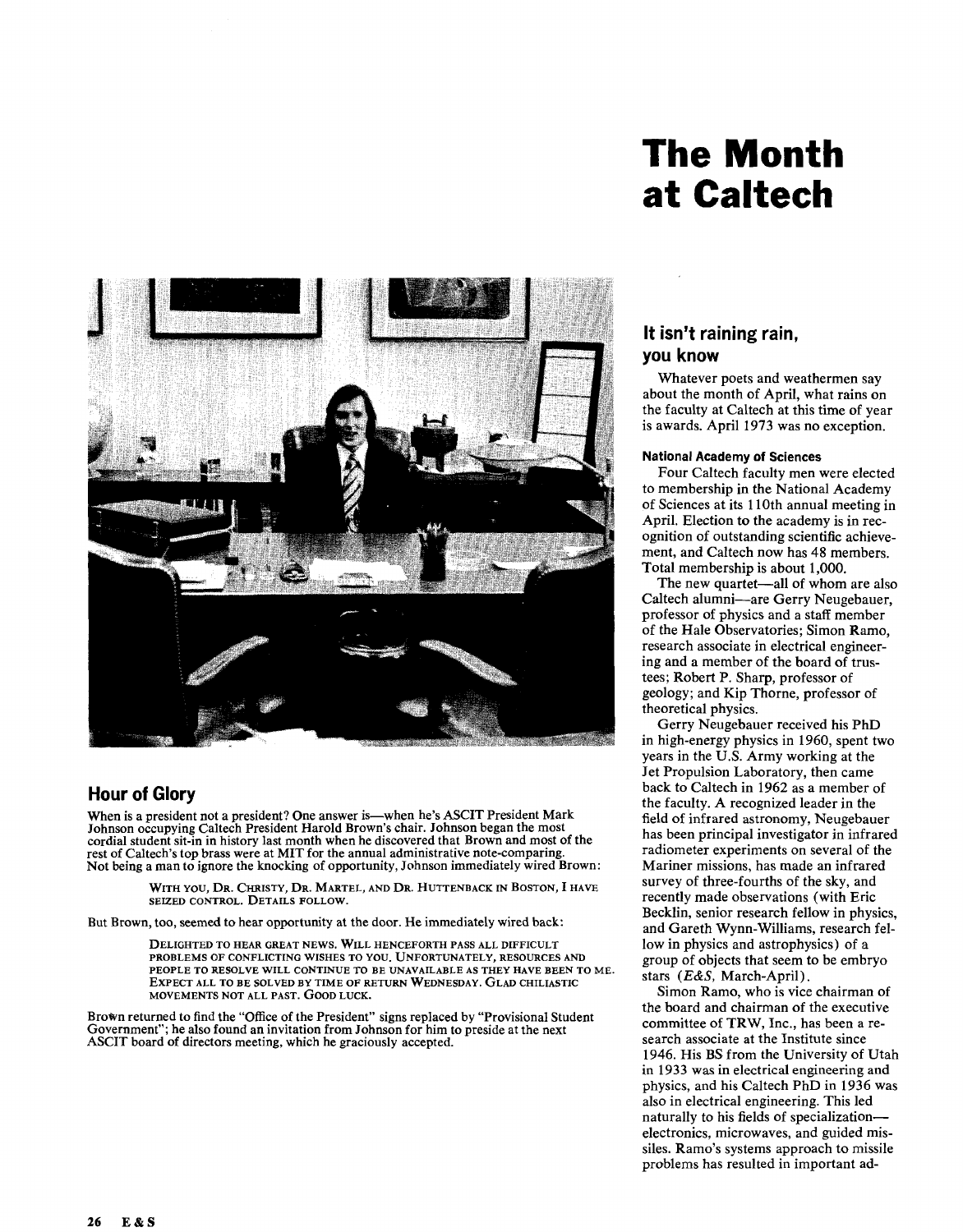vances in the technology of that field, and he has been instrumental in applying the same study methods to research on urban and social problems. He was a founding member of the National Academy of Engineers.

Robert Sharp has been a member of the Caltech faculty since 1947 and was chairman of the division of geology from 1952 to 1967. He got his BS (1934) and MS (1935) degrees from Caltech. After receiving his PhD from Harvard in 1938, he taught at the University of Illinois and the University of Minnesota before he came to the Institute. He has had a greater influence on two areas of geological science than any other American -the direct observation and theory of glacier flow processes, and the analysis of desert processes-especially sand dunes. He made the first successful deep coring in ice to the bottom of an active glacier, with two major results: the use of oxygen isotope study of ice of different ages and depth, and the observation of glacier movement by successive measurements of core-hole deformation. His studies of the desert have dealt with both macro and

micro forms, and he has recently applied his geomorphic knowledge to interpreting the data from Mars.

Kip Thorne graduated from Caltech in 1962, and then went to Princeton University where he received his PhD in 1965. He returned to Caltech for two years as a postdoctoral fellow, was appointed associate professor of theoretical physics in 1967, and became full professor in 1970. Thorne is recognized as the leading relativistic astrophysicist in the country. His field involves applications of relativity to the behavior of astronomical bodies, and he has also made major contributions to the physics of black holes. His comprehensive treatise on *Gravitation* is to appear this spring. In preprint form it has already been the basis of courses in relativistic astrophysics at Caltech and four other universities.

Another Caltech alumnus, Horace W. Babcock, '34, director of the Hale Observatories, was also honored by the NAS last month. A member since 1954, he was elected to the Council of the Academy for a three-year term beginning July 1.

*Gerry Neugebauer Simon Ramo* 



*Robert Sharp Kip Thorne* 





#### **National Academy of Engineering**

Two faculty members were elected to the National Academy of Engineering last month, bringing Caltech's membership to 14 in the academy's total roster of 429. The NAE was established in 1964 to share responsibility with the National Academy of Sciences in advising the federal government in matters of science and engineering, to sponsor programs aimed at meeting national needs, and to recognize distinguished engineers.

The Institute's two new members are Norman H. Brooks, professor of environmental science and civil engineering, and Donald E. Hudson, professor of mechanical engineering and applied mechanics. Both are Caltech alumni.



*Norman Brooks* 



*Donald Hudson* 

Brooks, PhD'54, who is also Caltech's academic officer for environmental engineering science, is active in research on hydraulics problems related to water quality management, fluid turbulence and diffusion, and density stratified flows. He has acted as a special consultant for more than 30 governmental agencies and consulting firms—mostly on design problems of outfalls for sewage and cooling water discharges.

Hudson, BS'38, MS'39, PhD'42, is a pioneer in the field of earthquake engineering with a long record of service to